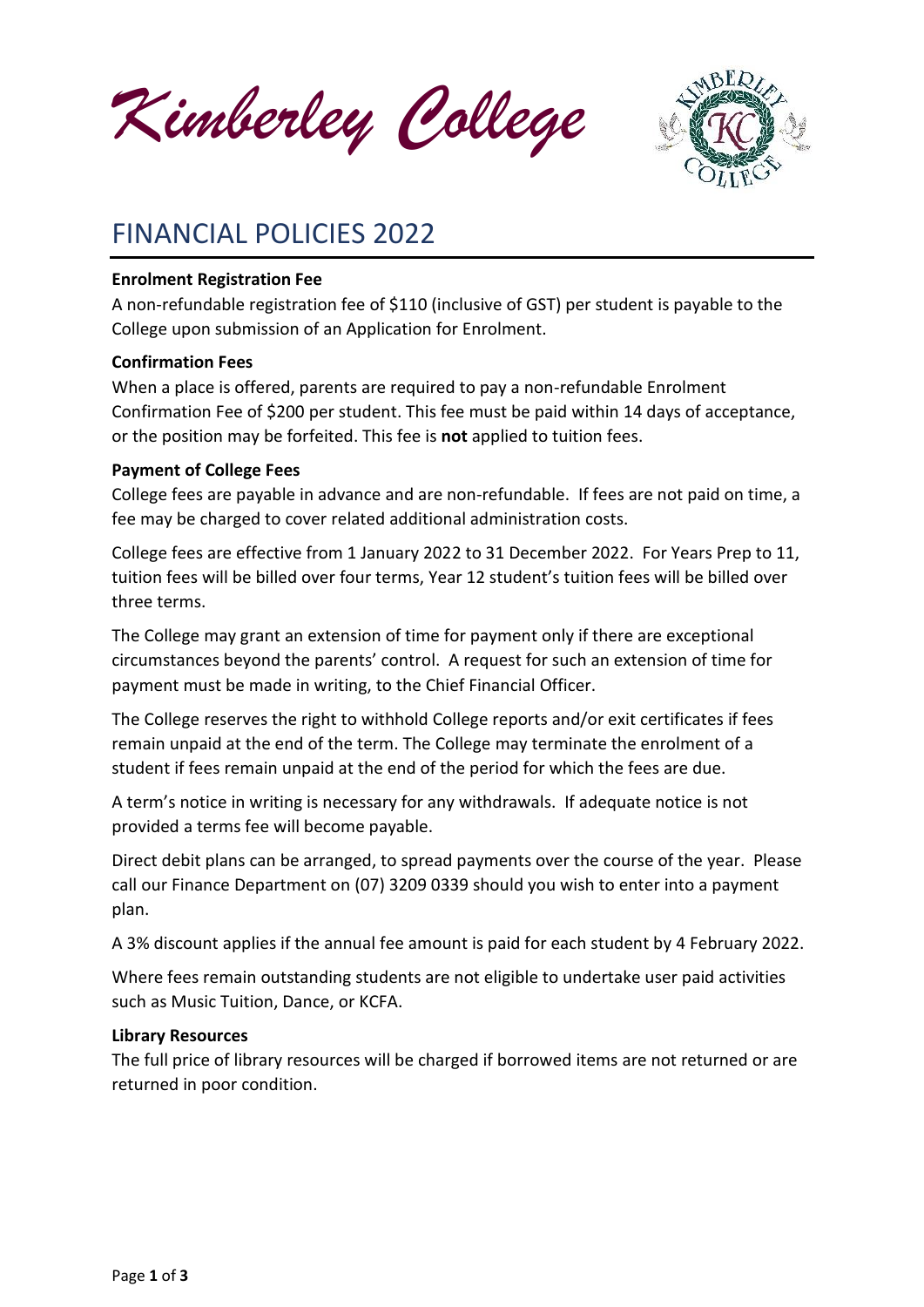

## **Goods and Services Tax (GST)**

Goods and Services Tax (GST) on prescribed taxable supplies is required to be added to applicable fees and levies in accordance with current Australian Taxation Office ruling. Most of the College's fees and charges are not subject to GST.

## **Payment Options**

Payment of fees can be made by the following methods:

- BPAY
- Parent Portal
- Credit Card (Visa/Mastercard only)
- Direct Debit fortnightly or monthly from your nominated bank account